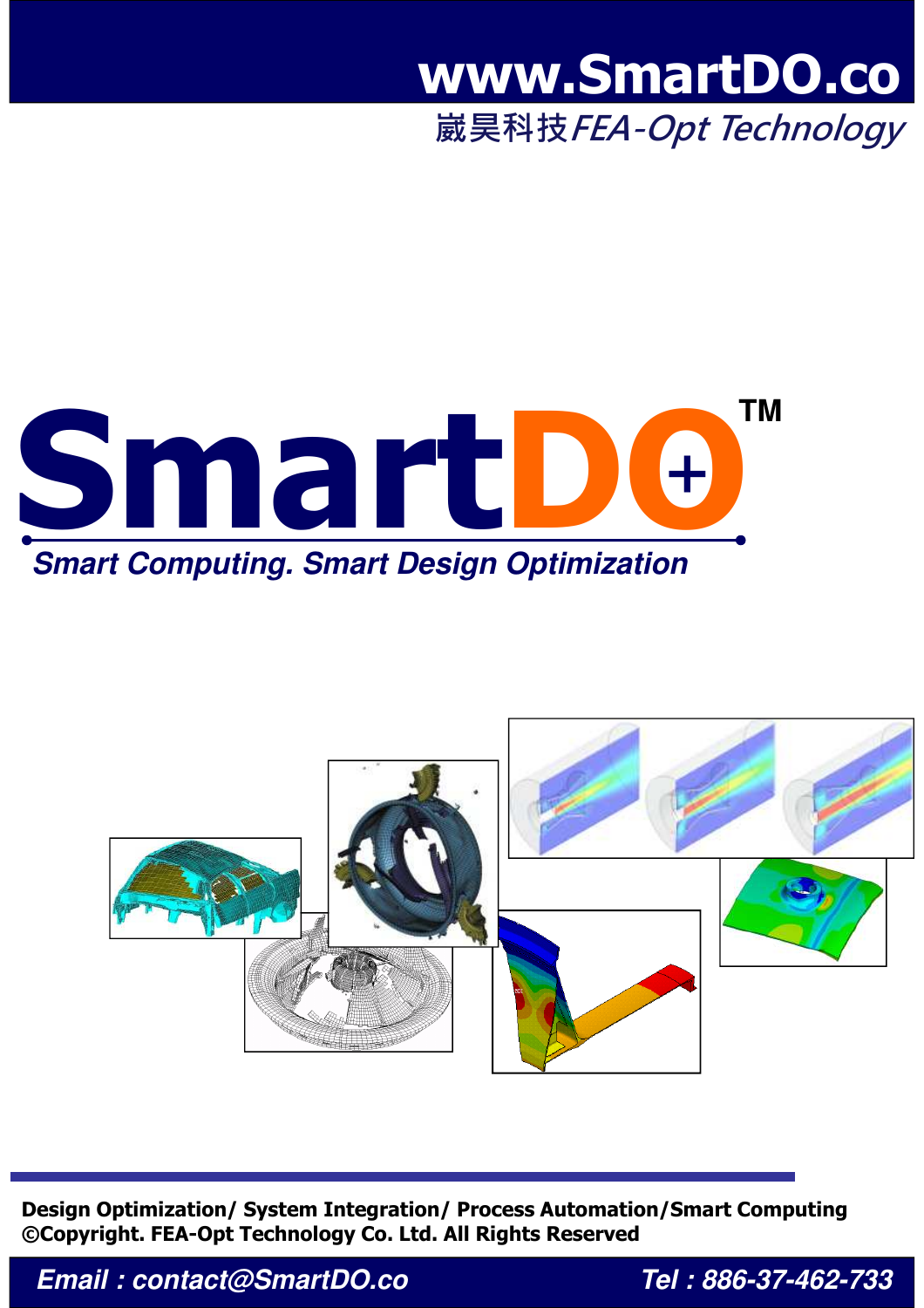

## **SmartDO**特色與優勢

- **"**單鍵設計**"**最佳化技術**(Fire-And-Forget Optimizer Technology)**。 透過**SmartLink**界面的簡單操作,**30**分鐘快速上手;無需進行參 數敏感度探討**(Parametric Sensitivity Study)**。
- **Tcl/tk**可程式環境。革命性的**SmartPET**及**PET**工具允許用戶以前 處理⽅式,在⼀般的文字輸入檔置入**Tcl/tk**的功能**(**即使第三⽅程式 無任何可程式功能**)**。



- 尖端且具智慧之數學模式,適用於不同領域及行業。強力基因 演 算 法 (RGA) 可 進 行 尺 寸 · 外 型 及 拓 樸 同 步 最 佳 化 **(Concurrent Sizing, Shaping and Topology Optimization)**。
- · 長期應用於CAE及工業實務。提供國際級顧問及客制化服務, 讓現有**CAE**軟體投資產生實質可量化效應。



*FEA-Opt Technology www.SmartDO.co www.FEA-Optimization.com*

**www.SmartDO.co Email : Contact@SmartDO.co ©Copyright. All Rights Reserved**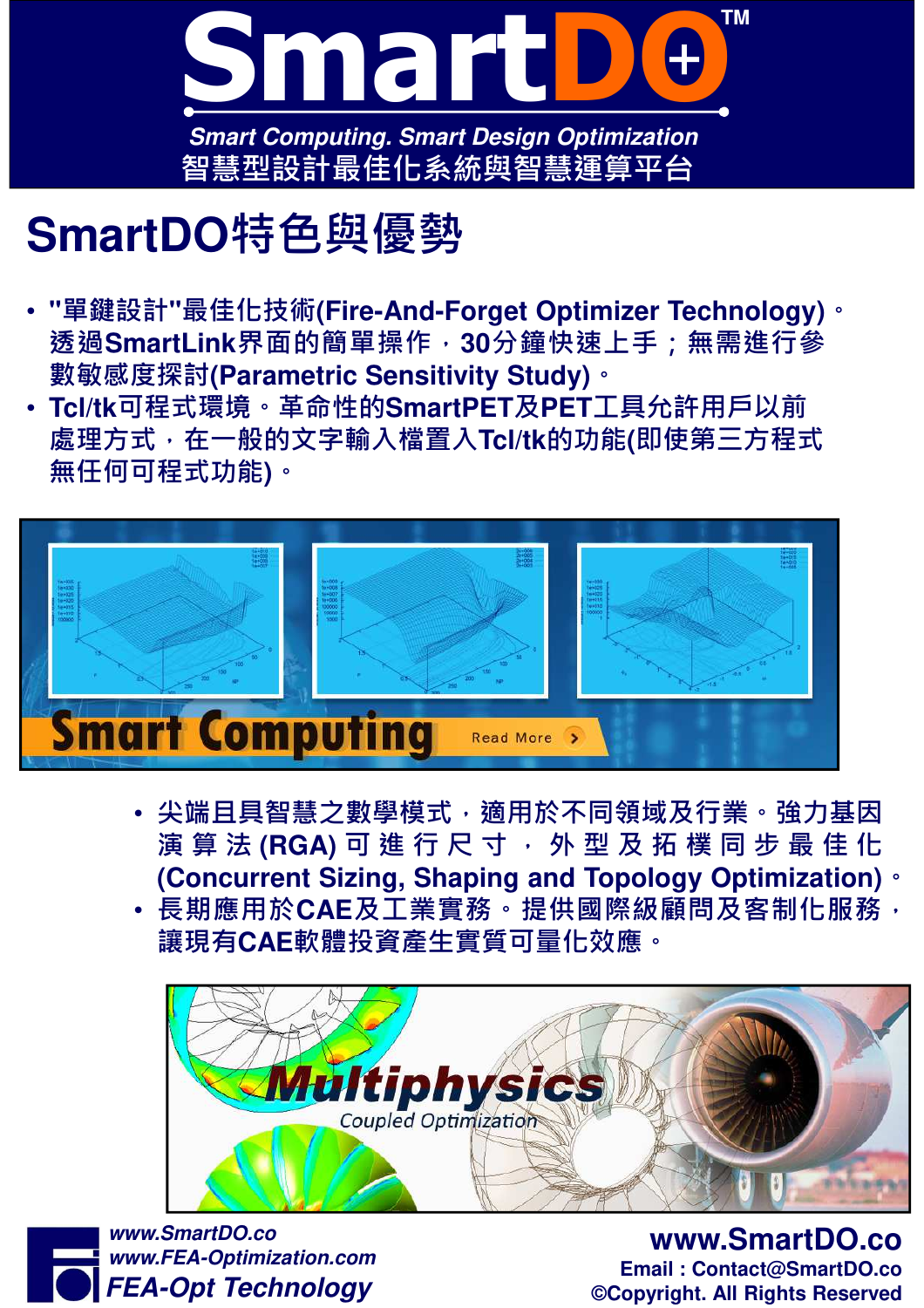

*Smart Computing. Smart Design Optimization* 智慧型設計最佳化系統與智慧運算平台

## 最佳化求解器 **Optimizer**

- 所有最佳化求解器具備總域直接搜尋功能**( Direct Global Search)**。具強制收斂特色 **(Absolute Descent)**。
- 微分梯度法 **(Gradient-Based Direct Global Optimization)**
	- Tunneling and Hill Climbing
	- Local Optimizer with DV Normalized [1]
	- Recursive Conjugate Feasible Direction Method (RCFDM)[1]
	- Smart Dynamic Search(SMDS)[1]
	- Applicable for differentiable problem. For both smooth problems or with noise [1,2]
- 強力基因演算法 **(The Robust Genetic Algorithms, RGA)**
	- Adaptive Penalty Function[1], Automatic Schema Representation[1], Absolute Descent[1]
	- Automatic Population and Generation Number Calculation[1]
	- Adaptive and Automatic Cross-Over Probability Calculation)[1]
	- Concurrent Sizing, Shaping and Topology Optimization
	- Applicable for Binary(0/1) and Combinatory Optimization, for both differentiable and nondifferentiable problems
- 設計變數**(Design Variables)**及束制條件**(Constraints)**沒有數量限制
- 可使用不合理設計**(Infeasible Design)**為初始設計,**SmartDO**會自動找到合理設計 **(feasible design)**。

**NOTE :** 1. Proprietary algorithms. 2. Dealing with functions with local and minor to medium noise.

## 優化應用領域 **Application**

半導體封裝,材料擬合與優化: Semi Conductor : packaging, material fitting/optimization

連接器機械與電磁特性 : Connector, mechanical and EMI

系統整合與自動化 : System Integration & Automation

噴嘴,流道與噴射器 : Nozzles & Ejectors 葉片與渦輪 : Fan and turbine blades 複合材料 : Laminate Composite 汽車輪圈 : Car Wheel Rim 拓樸 : Topology 鋼結構 : Steel Construction 結構輕量化 : Light Weight Structure 加熱與散熱 : Heating & Cooling 工具機 : Machine Tools 馬達 : Motor









**www.SmartDO.co Email : Contact@SmartDO.co ©Copyright. All Rights Reserved**